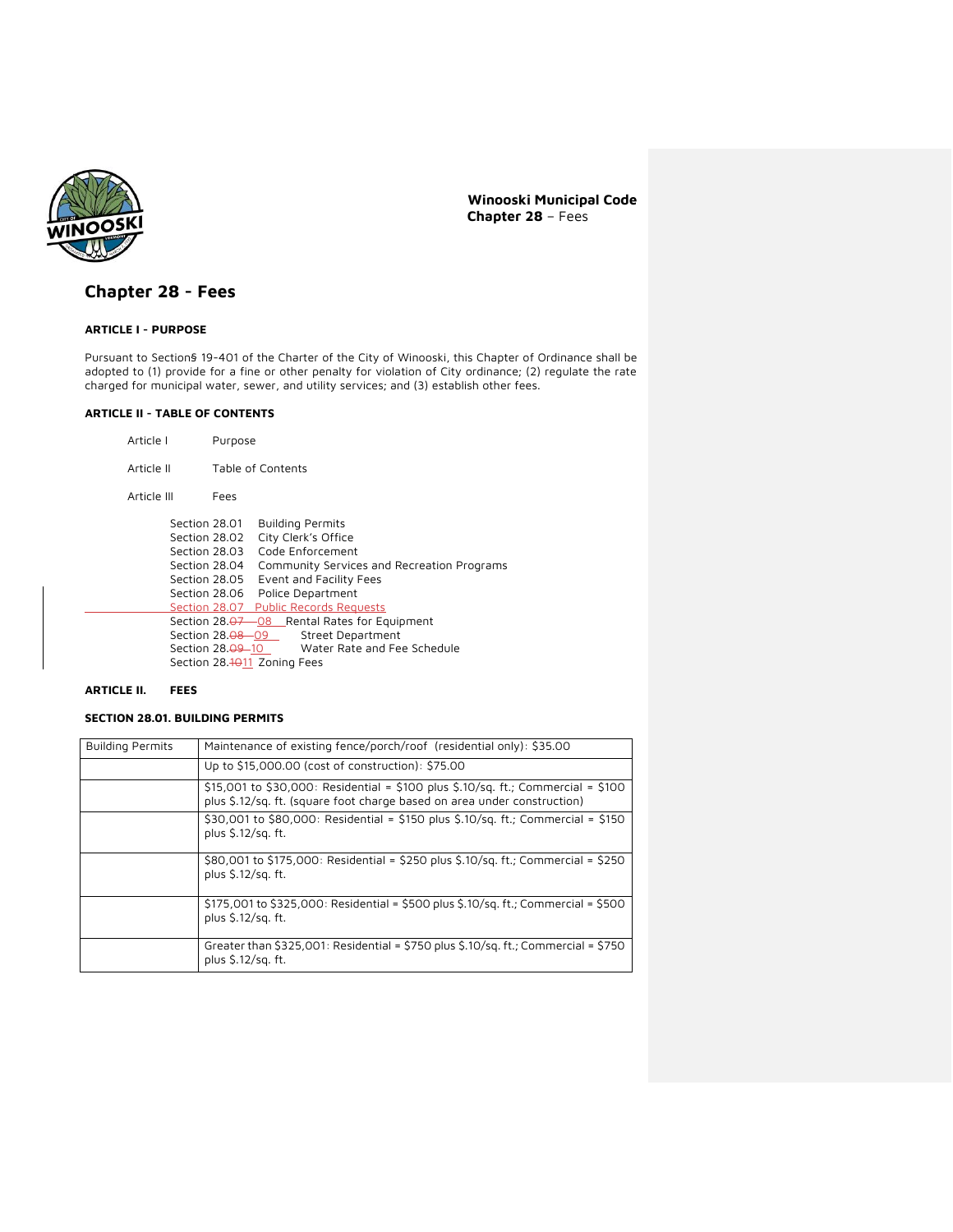

 $\begin{array}{c} \hline \end{array}$ 

## **SECTION 28.02. CITY CLERK'S OFFICE**

| <b>Trash Hauler License</b>                | \$60 + \$35 per truck                                                                                            |  |
|--------------------------------------------|------------------------------------------------------------------------------------------------------------------|--|
| <b>Peddler's Fee</b>                       | \$600 per year.                                                                                                  |  |
| <b>Itinerant Vendor Fee</b>                | \$1,200 within designated downtown<br>\$800 on gateway corridors outside downtown                                |  |
| <b>Entertainment Permit</b>                | \$25/night with max of \$175 annually                                                                            |  |
|                                            | Entertainment permits are blanket permits issued for a year.                                                     |  |
| <b>Restaurant License</b>                  | \$25/year                                                                                                        |  |
| <b>Sidewalk Usage Fee</b>                  | \$2.00/sq ft                                                                                                     |  |
| <b>Chicken Permit</b>                      | \$10/year                                                                                                        |  |
|                                            | 8 Chickens                                                                                                       |  |
|                                            | *Section 3.09B of Ordinance                                                                                      |  |
| <b>Beehive Permit</b>                      | \$10/year                                                                                                        |  |
|                                            | *Section 3.09B of Ordinance                                                                                      |  |
| Domestic QuadrapedQuadruped                | \$10/year/animal                                                                                                 |  |
|                                            | *Section 3.09B of Ordinance                                                                                      |  |
| Dog Licenses                               | Before Apr 1                                                                                                     |  |
|                                            | \$9.00 (s/n) - \$13.00 (non s/n) + State fees per Statute                                                        |  |
|                                            | After Apr 1 late fee added per State Statute                                                                     |  |
| <b>Marriage License</b>                    | \$670.00 <del>60 (\$60.0050 + \$10 for certified copy)</del> State fee per<br>Statute Title 32 and Section 1712. |  |
| <b>Certified Copies of Vital Records</b>   | \$10                                                                                                             |  |
| <b>Fax Fee</b>                             | In-state: \$4.00 for the first page, .75 for each additional<br>page                                             |  |
|                                            | Out-state: \$5.00 for the first page, \$1.00 for each additional<br>page                                         |  |
| Recording Fees/Property Transfer<br>Return | Follow State Statute Title 32 V.S.A. §1671                                                                       |  |
| <b>Title Search/Copy Fees</b>              | \$4.00/hour and \$1.00/page                                                                                      |  |

### **SECTION 28.03. CODE ENFORCEMENT**

**Four Year Certificate of Fitness and Registry Application Fee** - Pursuant to Section 17.01- 17.08, the Registration and Inspection of all rental dwelling units including attached units subject to Minimum Housing Standards will be required in order to issue a (4) Four Year Certificate of Fitness. To comply with the Minimum Housing Standards Inspection Program the property owner shall file the Registry Application each year and pay an annual fee of one hundred dollars (\$100.00) per unit. The fees are due by April 1st, of the programmed year.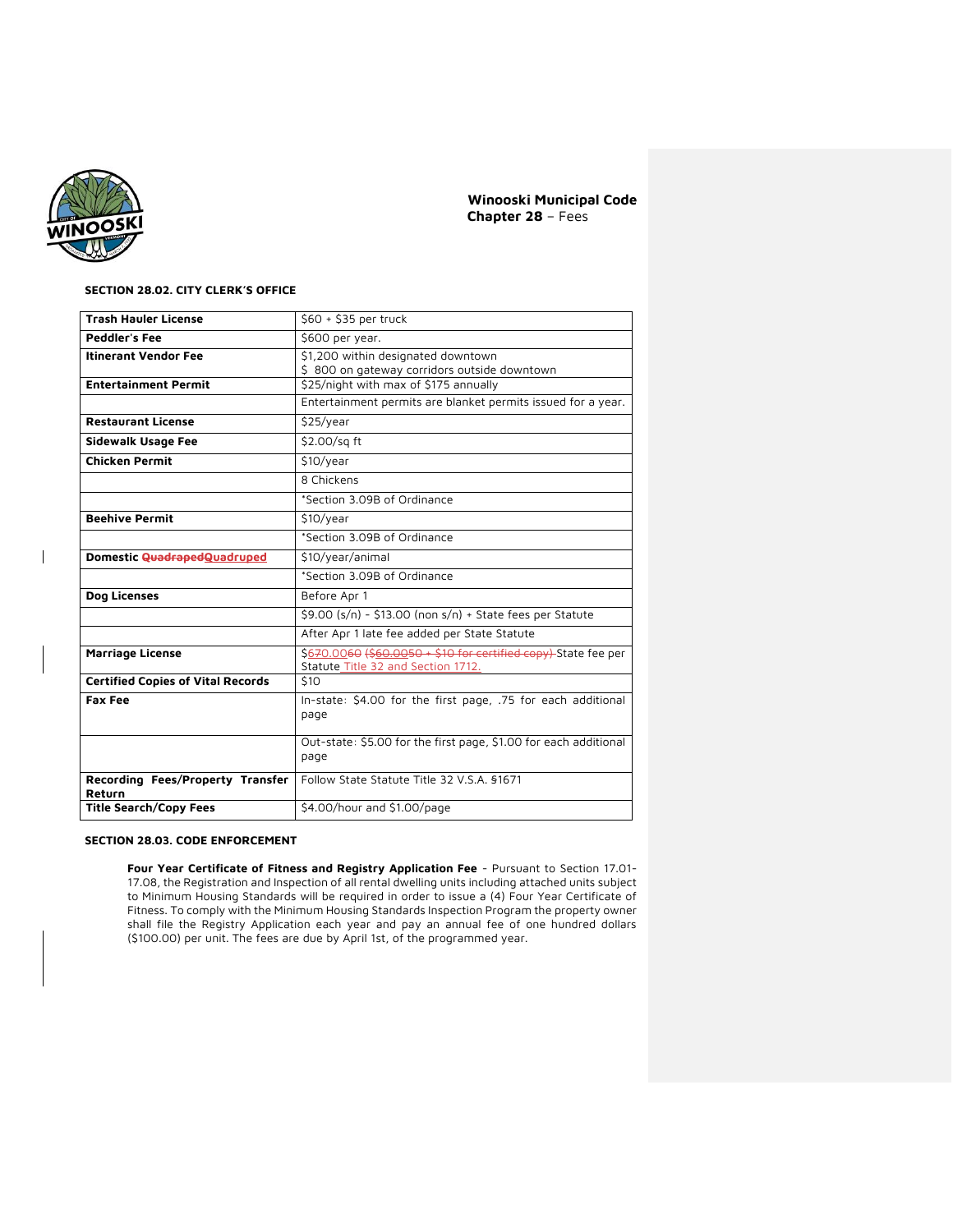

**Re-inspection Fee for Noncompliance After 90 days** - Re-inspections for noncompliance to Minimum Housing Standards, and re-inspections for Certificates issued for less than the four (4) year cycle shall be assessed a fee of one hundred dollars (\$100.00) per dwelling units each time they are inspected until they obtain a (4) year Certificate of Fitness except when an extension or variance has been granted in writing from the City.

**Time of Sale or out of Cycle Inspections** - Inspection of properties for "Real estate" transactions or inspections requested for properties with current COF shall be one hundred twenty five dollars (\$125.00) per unit.

### **Commercial Properties**

A. Certificate of Fitness:

| Category I: under 2000 square feet       | \$100.00/per year   |
|------------------------------------------|---------------------|
| Category II: 2,001-10,000 square feet    | \$250.00/per year   |
| Category III: 10,001-100,000 square feet | \$500.00/per year   |
| Category IV high hazard/service station  | \$1,000.00/per year |
| Category V industrial, manufacturing     | \$1,250.00/per year |

B. Multi-unit buildings: buildings having a common roof, common corridors, storage areas, exits, fire doors, fire alarms, and sprinkler systems, and which may include separate businesses, recreational areas, parking lots, and related premises, will undergo an annual inspection for the common area. All common areas inspected yearly with a random percentage of units inspected on a 4-year cycle. Other residential uses such as Inn, Boarding Housing Student Housing and Hotels with common areas shall apply based on number of units and mix uses.

| Less than or equal to 10 units                              | \$50.00 per unit               |
|-------------------------------------------------------------|--------------------------------|
| More than 10 units                                          | $\frac{1}{2}$ \$25.00 per unit |
| Annual inspection of common areas, fire protection systems, | \$300.00                       |
| and garages/parking areas                                   |                                |

### **SECTION 28.04. COMMUNITY SERVICES AND RECREATION**

| <b>Garden Plots</b>       |                                                  |
|---------------------------|--------------------------------------------------|
| Landry                    | 15 x 7 (\$35)                                    |
|                           | 15 x 15 (\$50)                                   |
| <b>OCC</b>                | $4 \times 10$ (\$10)                             |
| West Street               | $15 \times 7$ (\$35)                             |
|                           | 15 x 15 (\$50)                                   |
| Senior Center             | $4 \times 10$ (\$10)                             |
|                           | $15 \times 7$ (\$35)                             |
|                           | 15 x 15 (\$50)                                   |
| <b>Thrive Afterschool</b> | Established annually by City Council Resolution. |
| <b>Thrive Summer</b>      | Established annually by City Council Resolution. |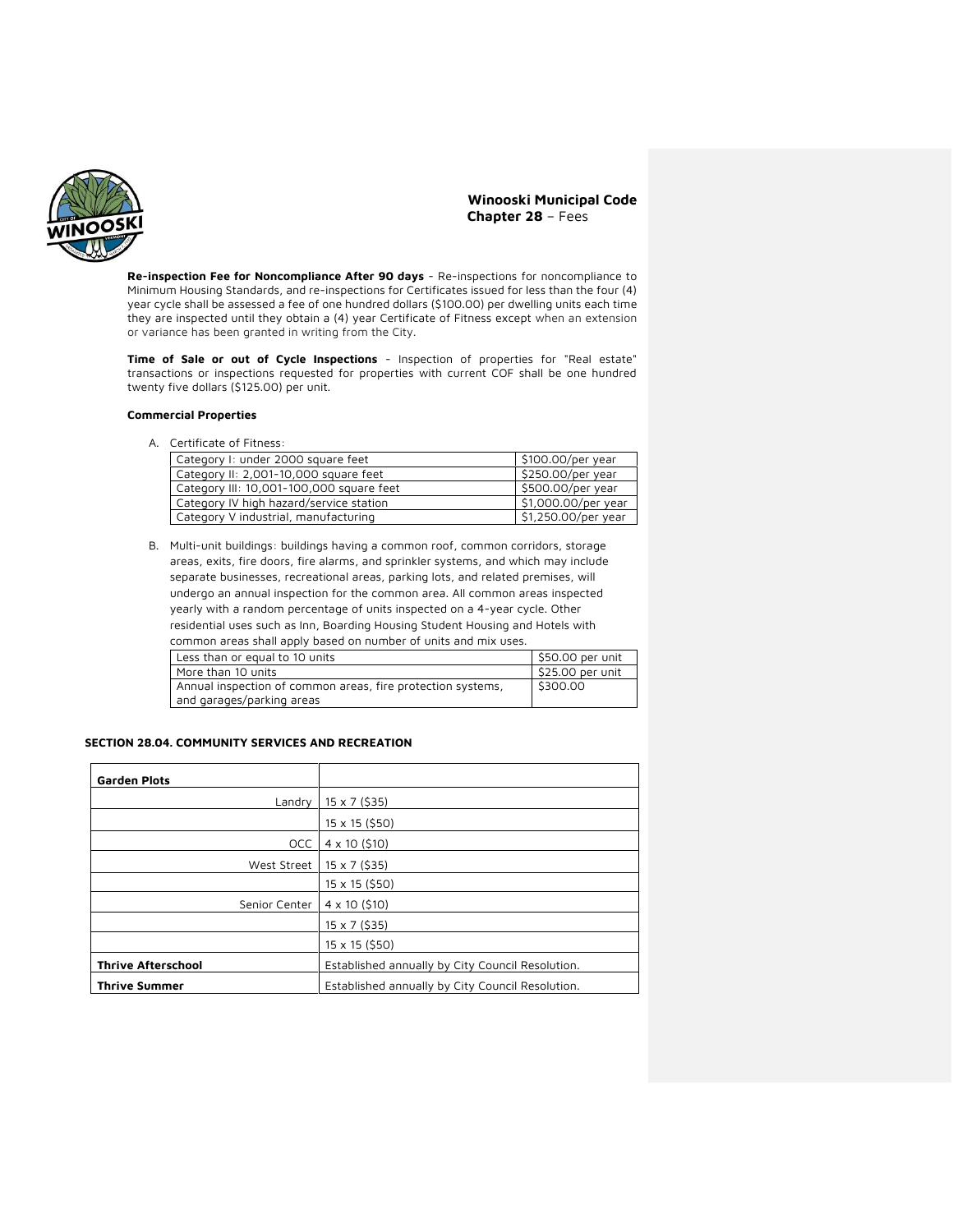

| <b>Thrive Vacation camps</b>                           | Established annually by City Council Resolution.                                            |
|--------------------------------------------------------|---------------------------------------------------------------------------------------------|
| <b>Myers Memorial Pool Fees</b>                        |                                                                                             |
| Family Season Pass (Resident)                          | \$120.00                                                                                    |
| Family Season Pass (Non-Resident)                      | \$150.00                                                                                    |
| Adult Season Pass (Resident)                           | \$60,00                                                                                     |
| Adult Season Pass (Non-Resident)                       | \$75.00                                                                                     |
| Youth Season Pass (Resident)                           | \$45.00                                                                                     |
| Youth Season Pass (Non-Resident)                       | \$56.00                                                                                     |
| Senior (55+) Season Pass (Resident)                    | \$45.00                                                                                     |
| Senior (55+) Season Pass (Non-                         |                                                                                             |
| Resident)                                              | \$56.00                                                                                     |
| Adult Day Pass (Resident)                              | \$6.00                                                                                      |
| Adult Day Pass (Non-Resident)                          | \$7.00                                                                                      |
| Youth Day Pass (Resident)                              | \$4.00                                                                                      |
| Youth Day Pass (Non-Resident)                          | \$5.00                                                                                      |
| Senior Day Pass (Resident)                             | \$4.00                                                                                      |
| Senior Day Pass (Non-Resident)                         | \$5.00                                                                                      |
| Hourly Rate for Pool Rental (Camp                      | \$90.00/hour for up to 20 participants                                                      |
| Group)                                                 | \$25.00/hour for 1 to 20 additional participants<br>\$100.00/hour for up to 20 participants |
| Hourly Rate for Pool Rental (Resident)                 | \$25.00/hour for 1 to 20 additional participants                                            |
| Hourly Rate for Pool Rental (Non-                      | \$125.00/hour for up to 20 participants                                                     |
| Resident)                                              | \$25.00/hour for 1 to 20 additional participants                                            |
| Myers Pool Community Room Rental<br>(Resident)         | \$25.00/hour                                                                                |
| Myers Pool Community Room Rental                       |                                                                                             |
| (Non-Resident)                                         | \$50.00/hour                                                                                |
| Myers Pool Community Room Rental<br>(Agency/Other)     | \$50.00/hour                                                                                |
|                                                        |                                                                                             |
| <b>Partner Programs</b><br><b>Library Overdue fees</b> | Fees set by Partner Agency                                                                  |
|                                                        | N/A (replacement fee for lost/damaged material based on<br>cost of material)                |
| Library copy fees                                      | $$0.10$ /page                                                                               |

Fees for Community Services and Recreation Programs not otherwise codified in this Chapter shall be determined from time to time by resolution of the City Council.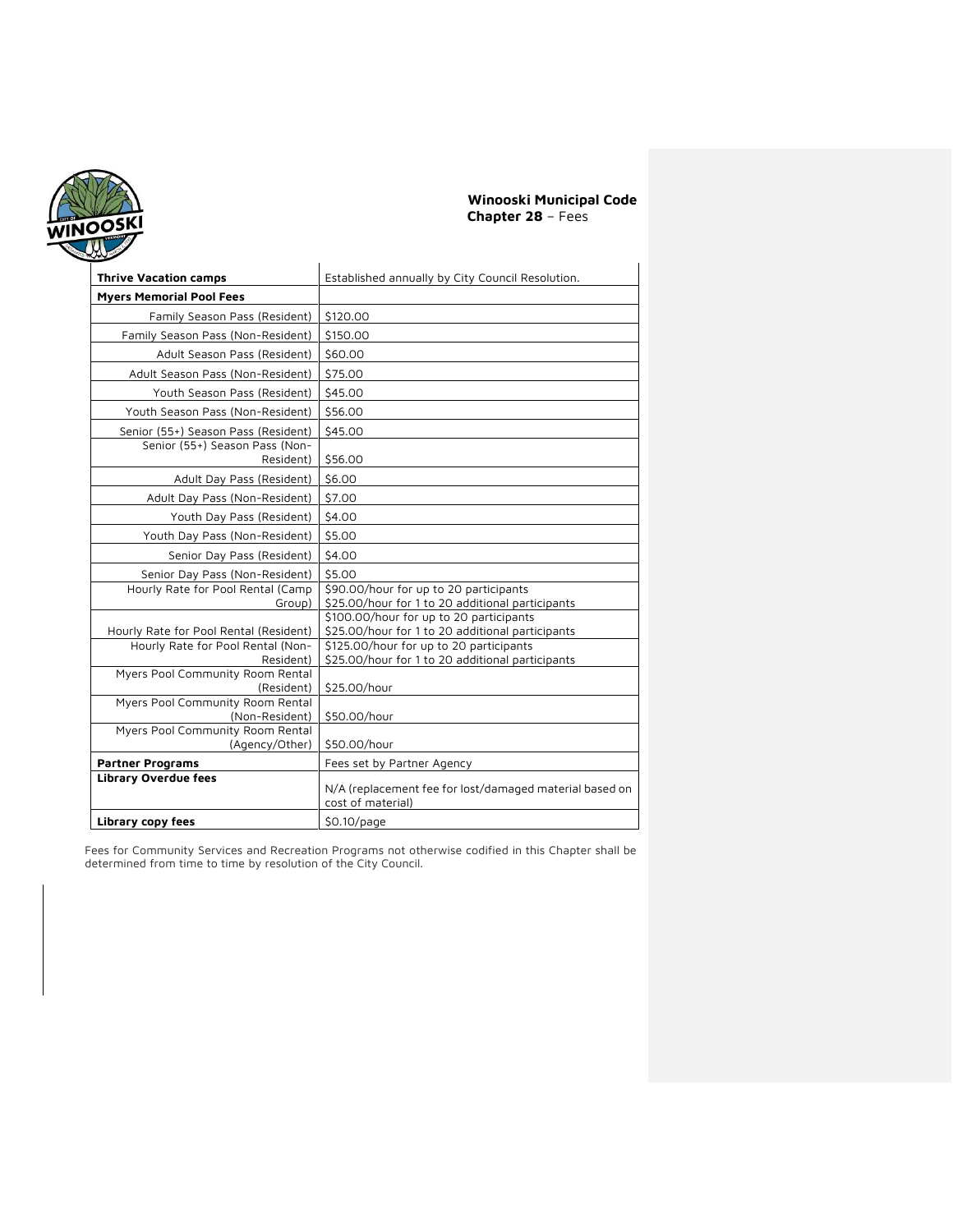

## **SECTION 28.05. EVENT AND FACILITY FEES**

| <b>Street Closure</b>                      |                                                           |
|--------------------------------------------|-----------------------------------------------------------|
| Winooski Falls Way Street Closure          | \$500/day                                                 |
| Block Party - Residential Street Closure   | \$50/day                                                  |
| <b>Facility Rentals</b>                    |                                                           |
| Casavant - Meadow                          | \$200/day                                                 |
| River Walk                                 | \$150/day                                                 |
| Rotary Park                                | \$200/day                                                 |
| Richards Park                              | \$25/day                                                  |
| Gilbrook Natural Area                      | \$150/day                                                 |
| Landry Park                                | \$150/day                                                 |
| Landry Park Baseball Field                 |                                                           |
| 2 hours                                    | \$25 (resident)                                           |
|                                            | \$50 (non-resident/agency)                                |
| 4 hours                                    | \$50 (resident)                                           |
|                                            | \$100 (non-resident/agency)                               |
|                                            | \$100 (resident) + \$25/team for                          |
| All Day                                    | tournament                                                |
|                                            | \$200 (non-resident/agency) + \$25/team<br>for tournament |
| Light Usage                                | \$25/use                                                  |
| Senior center member                       | \$5/hr                                                    |
| Winooski Resident                          | \$25/hr                                                   |
| Non-Resident                               | \$50/hr                                                   |
| 501(c)3 Non Profit                         | \$50/hr                                                   |
| College/University                         | \$50/hr                                                   |
| Other                                      | \$50/hr                                                   |
| Senior Center - additional Kitchen Use Fee |                                                           |
| Senior center member                       | \$5/hr                                                    |
| Winooski Resident                          | \$10/hr                                                   |
| Non-Resident                               | \$15/hr                                                   |
| 501(c)3 Non Profit                         | \$15/hr                                                   |
| College/University                         | \$15/hr                                                   |
| Other                                      | \$15/hr                                                   |

**SECTION 28.06. POLICE DEPARTMENT**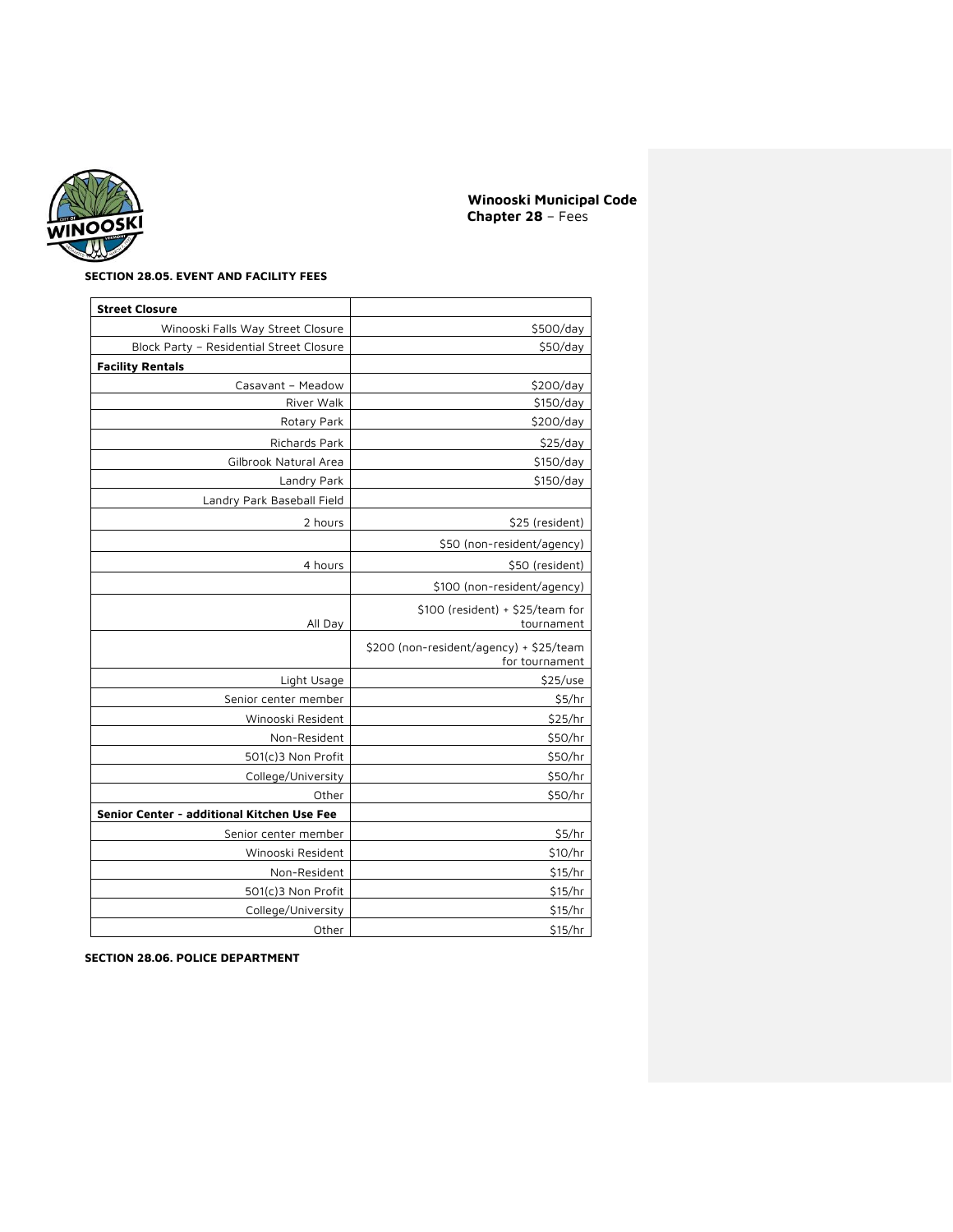

| Crash Report                                               | \$15.00                                                              |
|------------------------------------------------------------|----------------------------------------------------------------------|
| FOIA/Public Records Request                                | \$1 per page/ Free under 10 pages                                    |
| DUI/DVD                                                    | \$40.00                                                              |
| Alarms                                                     | N/A                                                                  |
| <b>Fingerprinting</b>                                      | \$25 per session                                                     |
| <b>Animal Control</b>                                      |                                                                      |
| Impoundment Fee                                            | 1st \$25.00<br>2nd \$50.00<br>3rd \$75.00                            |
|                                                            | Kennel \$10 per day                                                  |
| Running at Large                                           | 1st \$150.00<br>2nd \$250.00<br>3rd Court max and min set by statute |
| Nuisance including noise, dog waste<br>and property damage | 1st \$150.00<br>2nd \$250.00<br>3rd Court max and min set by statute |

Animal Ordinance Waiver Fees

| $1st$ offense waiver -          | \$50.00  |
|---------------------------------|----------|
| 2 <sup>nd</sup> offense waiver- | \$75.00  |
| 3rd offense waiver -            | \$100.00 |
| $4th$ or more waiver -          | \$200.00 |

## **SECTION 28.07. PUBLIC RECORDS REQUESTS**

The following fees will be charged for copying and transmitting of public records if conducted by City Staff. If records are inspected and copied by the requestor, fees associated with copying will be charged per Section 28.02.

| Photocopy of Records (including<br>records that require printing and/or<br>scanning for electronic<br>transmission) | \$1.00 per page (No charge for 10 pages or less)     |
|---------------------------------------------------------------------------------------------------------------------|------------------------------------------------------|
| Staff Time to complete the records<br>request                                                                       | \$0.45 per minute of time after the first 30 minutes |
| Transmission of records via U.S.<br>Mail or carrier service                                                         | Actual cost for postage and handling                 |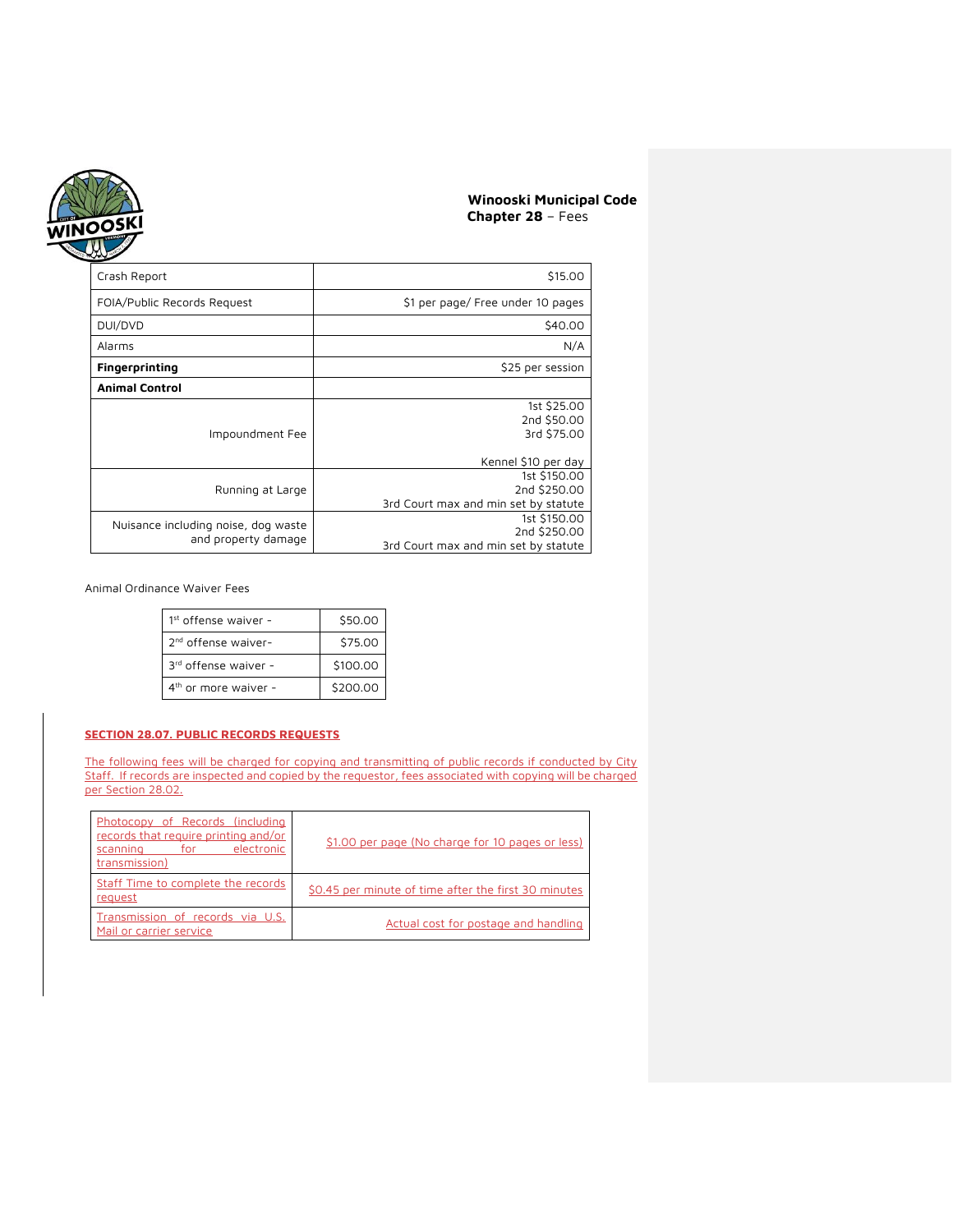

 $\overline{1}$ 

 $\overline{\phantom{a}}$ 

**Winooski Municipal Code Chapter 28** – Fees

## **SECTION 28.0708. RENTAL RATES FOR EQUIPMENT**

The City uses the most recent FEMA "Schedule of Equipment Rates."

## **SECTION 28.0809. STREET DEPARTMENT**

| Right-of-way permit application Paving | \$150\$25.00 (requires staff inspection)    | <b>Commented [A1]:</b> Base fee to cover admin/review time. |
|----------------------------------------|---------------------------------------------|-------------------------------------------------------------|
| Street excavation Tap into City Sewer  | \$15.05/sf (not to exceed \$2,500 for sewer |                                                             |
| Main                                   | related excavation)\$300                    | <b>Commented [A2]:</b> Move to Water Resources Fees         |
| Greenbelt Excavation Tap into City     | \$2.38/sf \$300                             | <b>Commented [A3]:</b> Move to Water Resources Fees         |
| Storm Sewer                            |                                             |                                                             |
| Excess Weight PermitRight-of-way       | \$5/single \$10/fleet\$150                  | <b>Commented [A4]:</b> Base fee to cover admin/review time. |
| permit application                     |                                             |                                                             |

# **SECTION 28.0910. WATER RESOURCES RATE AND FEE SCHEDULE**

| Wastewater charge                                                                            | Set annually by the City Council as part of<br>the budget process                                                       |                                                                                 |
|----------------------------------------------------------------------------------------------|-------------------------------------------------------------------------------------------------------------------------|---------------------------------------------------------------------------------|
| Metered water usage charge                                                                   | Set annually by the City Council as part of<br>the budget process                                                       |                                                                                 |
| Industrial Wastewater charge                                                                 | Set from time to time by City Council<br>Resolution                                                                     |                                                                                 |
| Fire hydrant user fee                                                                        | \$200.00                                                                                                                |                                                                                 |
| Damaged water meter replacement charge<br>(5/8" or 5/8" x3/4" meter)                         | S210257.00                                                                                                              |                                                                                 |
| Meter test fee                                                                               | \$100.00                                                                                                                |                                                                                 |
| Interim or final meter reading                                                               | \$35.00                                                                                                                 |                                                                                 |
| Off/on (non-delinguent)                                                                      | \$25 workday /\$37.50 after hours                                                                                       |                                                                                 |
| Off/on (delinquent)                                                                          | per statute                                                                                                             |                                                                                 |
| Water service permit application                                                             | \$ 150                                                                                                                  | <b>Commented [A5]:</b> Base fee to cover admin/review costs                     |
| Water and Sewer connection<br>fee-<br><b>residential</b>                                     |                                                                                                                         | Formatted: Font: Not Bold                                                       |
| Single family home (3/4" or 1" tap) New<br>water tap connection                              | \$1,000.00                                                                                                              | <b>Formatted Table</b><br><b>Commented [A6]:</b> Simplify new tap fee - \$1,000 |
| Sanitary and Stormwater permit<br>applicationMulti-family dwelling (each<br>individual unit) | \$150\$1,000,00                                                                                                         |                                                                                 |
| New sanitary sewer lateral connection<br>feeWater connection fee-commercial                  | \$1000-                                                                                                                 |                                                                                 |
| New storm sewer connection feeSingle<br>commercial unit                                      | \$500\$3,000.00                                                                                                         |                                                                                 |
| Water Allocation FeeMulti-commercial (per<br><del>unit</del> )                               | \$4.58/gallon per day (Increases annually<br>on July 1, by Construction Cost Index for<br>previous 12 months)\$3,000.00 |                                                                                 |
|                                                                                              |                                                                                                                         |                                                                                 |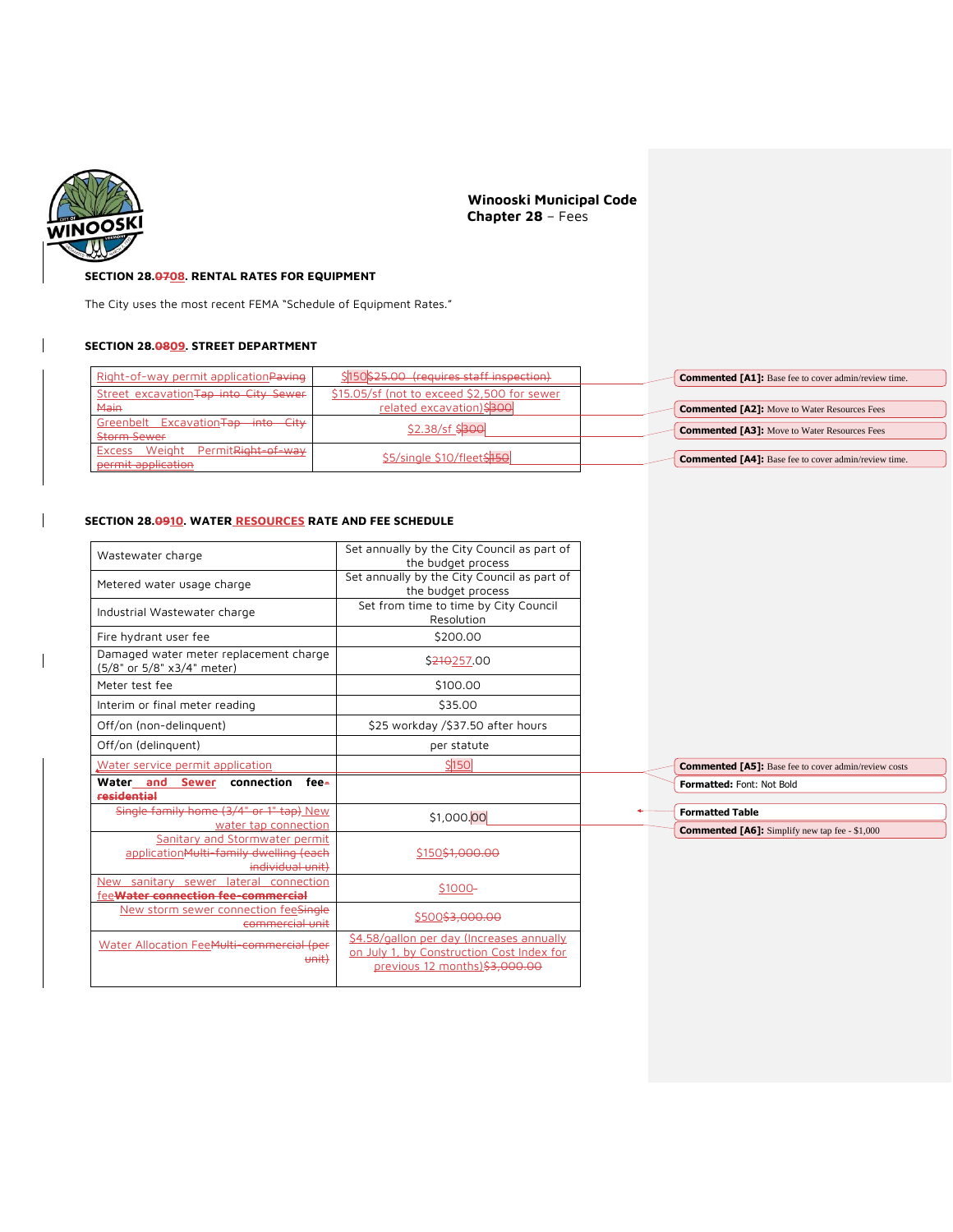

 $\mathbf{r}$ 

# **Winooski Municipal Code Chapter 28** – Fees

Wastewater Allocation FeeMulticommercial (one meter)

\$8.06/gallon per day (Increases annually on July 1, by Construction Cost Index for previous 12 months)\$3,000.00

## **SECTION 28.1011. ZONING & LAND DEVELOPMENT FEES**

| Zoning: Administrative Zoning Permit<br>(does not include recording fees - see Section 28.02)       |                                                                                                                                                                                                                                                                                                  |  |  |  |
|-----------------------------------------------------------------------------------------------------|--------------------------------------------------------------------------------------------------------------------------------------------------------------------------------------------------------------------------------------------------------------------------------------------------|--|--|--|
| Residential = \$100.00 plus \$.10 sqft (single fam/duplex) \$.12 multifamily > duplex               |                                                                                                                                                                                                                                                                                                  |  |  |  |
| <b>Residential Development</b>                                                                      | \$100.00 plus \$.10 per square foot of gross floor<br>area proposed for single unit or duplex<br>development; or \$.12 per square foot of gross<br>floor area proposed for multi-unit residential<br>development (3 or more units); plus recording<br>fees Commercial = \$100.00 plus \$.15 sqft |  |  |  |
| <b>Non-Residential Development</b>                                                                  | \$100.00 plus \$.15 per square foot of gross floor<br>area proposed; plus recording fees<br>Gateways/Mixed Use = \$100.00 plus \$.25 sqft<br>multifamily & commercial (no DRB)                                                                                                                   |  |  |  |
| <b>Mixed Use or Gateway Development</b><br>(Form Based Code)                                        | \$100.00 plus \$.25 per square foot of gross floor<br>area proposed; plus recording feesChange of<br>Use in an existing structure from one permitted<br>use to another permitted use = \$75.00                                                                                                   |  |  |  |
| Change of Use in an existing structure from<br>one permitted use to another permitted<br><b>use</b> | \$75.00; plus recording fees                                                                                                                                                                                                                                                                     |  |  |  |
| <b>Sign Permit (new signs)</b>                                                                      | \$75.00; plus recording fees                                                                                                                                                                                                                                                                     |  |  |  |
| <b>Swimming Pool</b>                                                                                | \$75.00; plus recording fees                                                                                                                                                                                                                                                                     |  |  |  |
| Deck/Patio or accessory structure (no other<br>alterations to existing structures)                  | \$75.00; plus recording fees                                                                                                                                                                                                                                                                     |  |  |  |
| <b>Projects Requiring a Meeting of the Development Review Board</b>                                 |                                                                                                                                                                                                                                                                                                  |  |  |  |
| <b>Public Meeting Warning</b>                                                                       | \$350.00                                                                                                                                                                                                                                                                                         |  |  |  |
| <b>DRB: Review of Residential Project</b>                                                           | \$150.00; plus public meeting warning and<br>administrative permit fees                                                                                                                                                                                                                          |  |  |  |
| <b>DRB: Review of Non-Residential Project</b>                                                       | \$175.00; plus public meeting waring and<br>administrative permit fees                                                                                                                                                                                                                           |  |  |  |
| <b>DRB: Review of Mixed-Use Project</b>                                                             | \$175.00; plus public meeting waring and<br>administrative permit fees                                                                                                                                                                                                                           |  |  |  |
| <b>DRB: Appeal of a Decision of the Zoning</b><br><b>Administrator</b>                              | \$100.00 for Residential projects<br>\$150.00 for Commercial projects<br>\$150.00 for Mixed Use projects<br>Plus public meeting warning fee                                                                                                                                                      |  |  |  |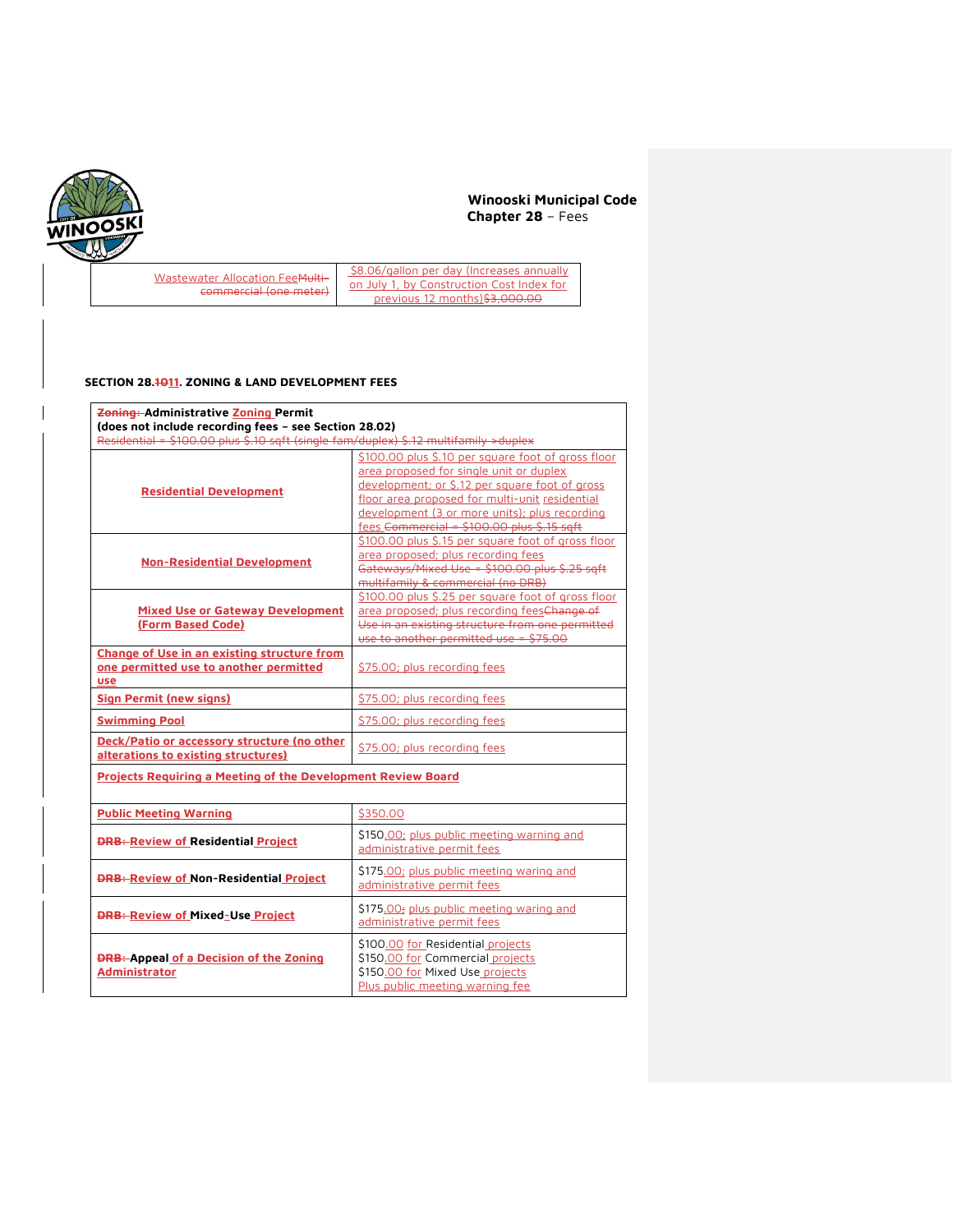

| <b>Site Plan Review</b>                                                                | Less than \$50k estimated project value =<br>\$200.00; plus recording and public meeting<br>warning fees<br>\$50k and greater estimated project value =<br>\$300.00; plus recording and public meeting<br>warning fees                      |
|----------------------------------------------------------------------------------------|---------------------------------------------------------------------------------------------------------------------------------------------------------------------------------------------------------------------------------------------|
| <b>Sub Division or Planned Unit Development</b>                                        |                                                                                                                                                                                                                                             |
| <b>Sketch Plan Review</b>                                                              | No fees                                                                                                                                                                                                                                     |
| <b>Preliminary Plan Review</b>                                                         | \$300.00 each for lots or units 1 and 2<br>\$150.00 each for lots or units 3 thru 9<br>\$125.00 each for lots or units 10 and greater<br>Public meeting warning fee<br><b>Recording Fees</b>                                                |
| <b>Final Plan Review (or</b><br><b>Preliminary/Final Plan Review if</b><br>Applicable) | \$300.00 each for lots or units 1 and 2<br>\$150.00 each for lots or units 3 thru 9<br>\$125.00 each for lots or units 10 and greater<br>Public meeting warning fee<br><b>Recording Fees</b>                                                |
|                                                                                        |                                                                                                                                                                                                                                             |
| <b>DRB: Public Meeting Warning</b>                                                     | \$250300.00                                                                                                                                                                                                                                 |
| Property File Review and Bianchi Report<br>\$100 (plus recording fee)                  |                                                                                                                                                                                                                                             |
| <b>Standard Property File Review and Bianchi</b><br>Report                             | \$100.00; folus recording fee}                                                                                                                                                                                                              |
| <b>RUSH Property File Review and Bianchi</b><br>Report (less than 5 business days)     | \$150.00; fplus recording fee}                                                                                                                                                                                                              |
| <b>Site Plan Review</b>                                                                | Up to \$50k estimated project value = \$200.00;<br>plus recording and public warning fees (plus<br>recording fee(s) plus Public Warning)<br>\$50k and greater estimated project value =<br>\$300.00; plus recording and public warning fees |
|                                                                                        | $$50k$ and up = $$300$ (plus recording fee(s) plus<br>Public Warning)                                                                                                                                                                       |
| <b>Sub Division or/Planned Unit Development</b>                                        | Each of first 2 lots/units = \$300 (plus recording<br>fee(s) plus Public Warning)                                                                                                                                                           |
| <b>Sketch Plan Review</b>                                                              | No fee                                                                                                                                                                                                                                      |